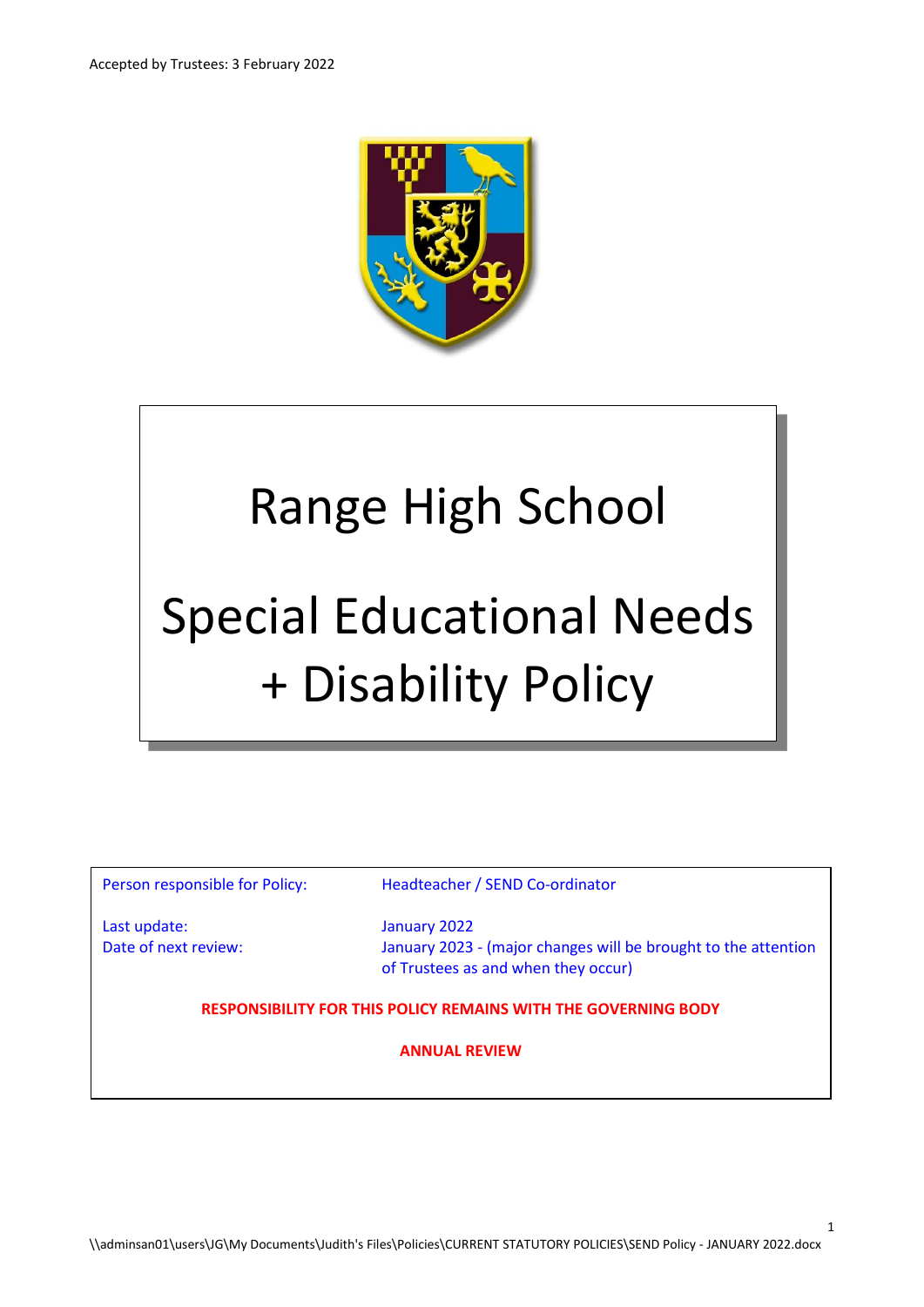*The Policy takes into account the Code of Practice, Disability Rights Act, Schools Access Initiative, the Equality Act 2010, Supporting Students with Medical Conditions February 2014 and Children and Families Act 2014*

# **Introduction**

- The Trustees, Head Teacher, teaching and non-teaching staff, at Range High School all recognise their responsibilities under the Code of Practice for contributing to the identification and assessment of all students with special educational needs.
- Range High admissions policy reflects the 'inclusive' ethos of the school. We recognise that the care of students with additional needs is a collegiate responsibility and subsequently our admissions policy does not discriminate against students with special needs in any way.
- In addition to this we also recognise our responsibilities to make provision for students with disabilities under the Disability Rights Act (2003), the Equality Act (2010) and the 'Supporting Students with Medical Conditions ' guidance 2014 where appropriate, both in the school curriculum and additional activities, such as school trips etc.

# **Definition of a student with Special Educational Needs**

A student is deemed to have special needs if they have a learning difficulty that is

- **Significantly greater difficulty in learning than the majority of children the same age** or a
- **A disability which prevents or hinders them from making use of educational facilities of a kind generally available for children of the same age within mainstream school or mainstream Post 16 institutions.**

Students must not be regarded as having a learning difficulty solely because the language spoken at home is different to the language in which they will be taught.

Range High School is a single story site so is suitable for students with physical needs and has use of disabled toilets as appropriate. In addition to this we also have a variety of support for students who have social and emotional needs that are significantly greater than their peers.

# **SEN /Inclusion Policy**

- This SEN policy details how Range High will do its best, within funding constraints, to ensure that the necessary provision is made for any student who has a significantly greater difficulty in learning than the majority of children the same age and that these needs are made known to the teaching and non teaching staff of the school through the SEN **Handbook** updated every September together with SEN **Memo's** for further information throughout the academic year as appropriate.
- **The SEN Handbook** ensures that teachers and non teaching staff are able to identify and provide for all the students with a significantly greater difficulty in learning than the majority of children the same age to enable them to join in the activities of the school together with students who do not have additional needs, so far as it is reasonably practical and compatible with the child receiving the additional provision and the efficient education of the students with whom they are being educated.
- Range High will have regard to the **Code of Practice, Equality Act and the 'Supporting Students with Medical Conditions 2014** when carrying out its duties toward all pupils with special educational needs and will ensure that all parents are notified when a decision is made by the school to offer additional provision for their child.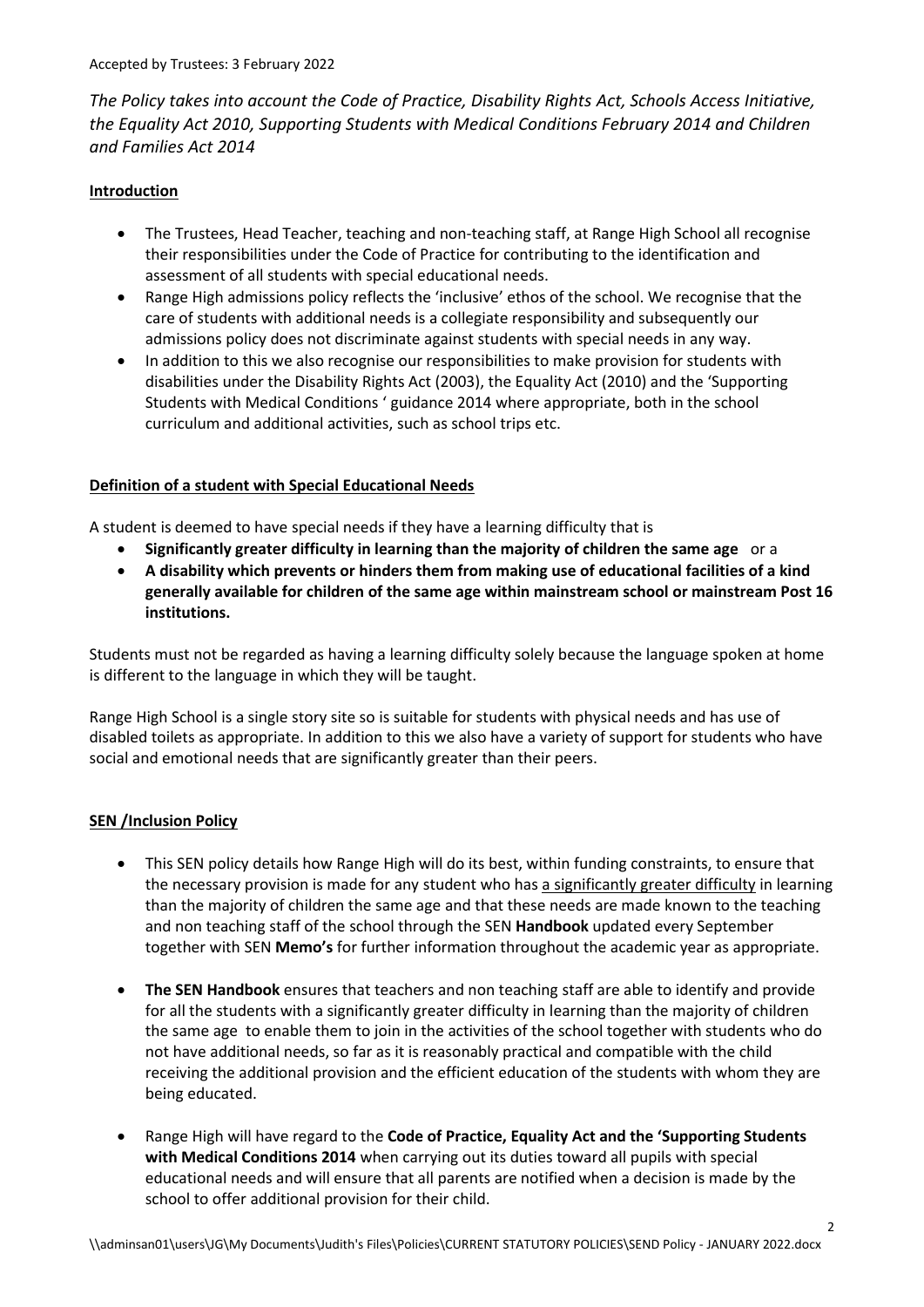- Partnership with parents is of vital importance to Range High. The school recognises that parents hold key information and have the knowledge and experience to contribute to a **shared** view of the child's needs and the best way of supporting them. All the parents of students with special educational needs at Range High will be treated as partners and will be supported to play a valued and active role in their children's education.
- Students with special educational needs will always be encouraged to participate in the decision making processes and where possible, their views will be taken into account. This is particularly important around times of transition

### **Identification, Assessment and Provision**

Provision for pupils with special educational needs is a matter for Range High as a whole. All pupils have differing needs and we aim to meet those needs through a broad and balanced curriculum that endeavours to have regard to differing abilities and personal attributes through a mixture of in class support, differentiation of materials and supportive pastoral arrangements. In addition to the Governing Body, Mr Mike McGarry Headteacher, Mrs Garrahan –SEN Consultant ,the SEN Team, and all other members of teaching staff have important responsibilities within their own classrooms.

#### **All teachers are teachers of pupils with special educational needs.**

Teaching such pupils is a whole school responsibility, requiring a whole school response. Central to the work of every class teacher is the cycle of planning, teaching and assessment which has to take into account a wide range of abilities and aptitudes. The majority of students will progress with these arrangements; however the students with significant special educational needs may require an enhanced level of provision and planning to meet their needs.

# **ICT Support and E-Safety for students with additional needs**

#### **ICT Support**

The school has various strategies to support students with additional needs to achieve their potential. This includes the use of software for assessments of exam concessions, the deployment of lap tops/reading pens as appropriate to help with extended writing tasks and Access Arrangements, the installation of various multi sensory programmes aimed at a personalised response to literacy acquisition linked to their Pupil Passport for Learning which is available to all staff both in hard copy and on the confidential admin drive.

#### **Graduated Response**

A lot of work is done before a student arrives at Range High. Through our transitional arrangements children with a significantly greater difficulty in learning than the majority of children the same age should have already been identified by their previous school. However this does not always happen so on entry new standardised testing is completed and students are identified as appropriate. Where possible the SEN team will request the student's previous records and ensure the staff at Range High are aware of any significant needs.

This information will then be used in the **SEN Handbook** in the form of a **Pupil Passport for learning** and for students with more complex needs additional information may also be provided to inform teaching and non teaching staff of how they can meet the particular student's needs.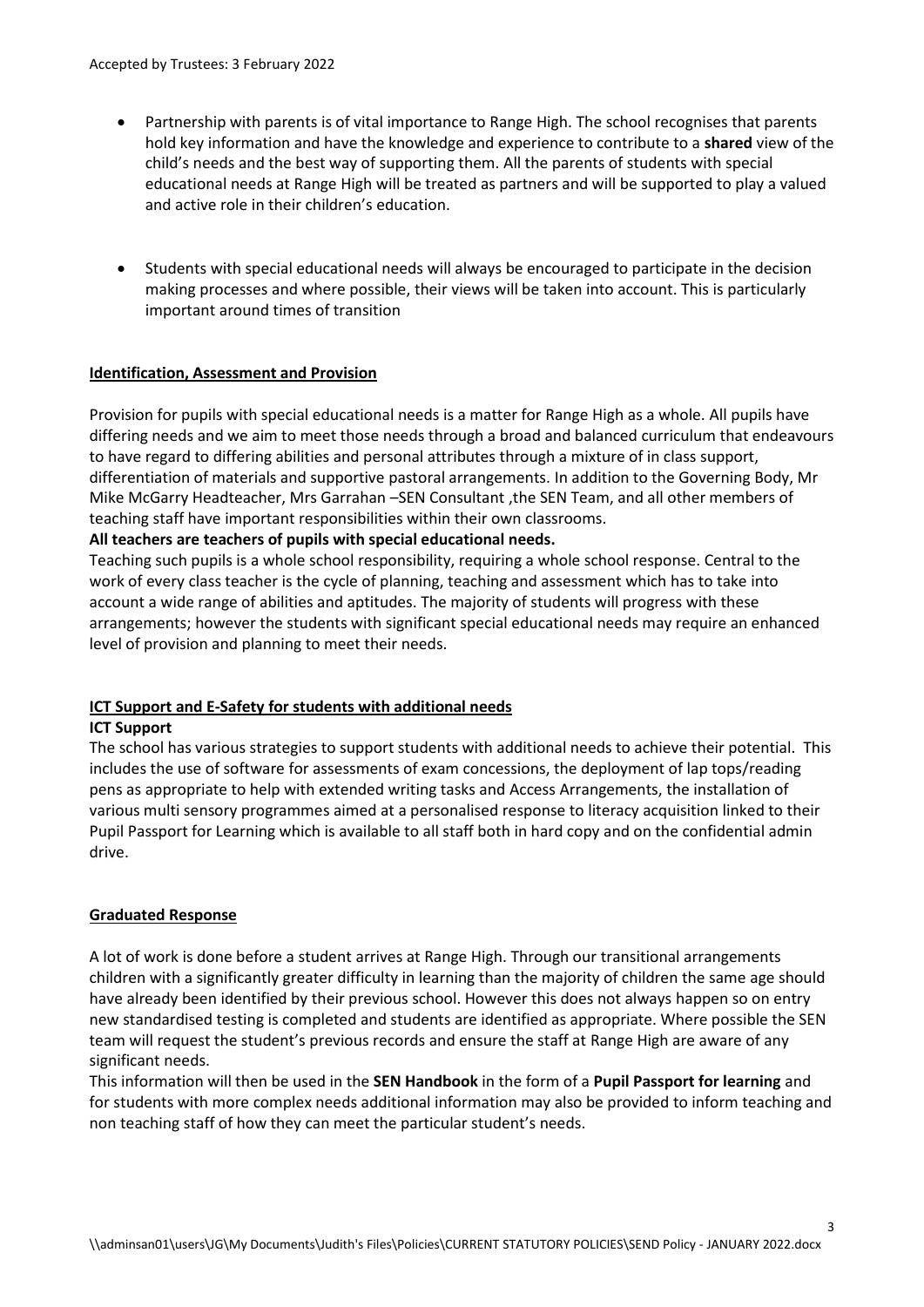Accepted by Trustees: 3 February 2022

The information provided may include

- Assessments from the primary/ secondary school so an appropriate curriculum response can be provided
- On going observations and assessment feedback to inform future planning
- Additional information on what the student has already achieved and what their interests are
- Any additional Pastoral support that may be needed in the short or long term
- Any special arrangements that will have to be made for a student who has physical needs
- Information from parents about their child's learning style so a 'joined up' learning approach at home and in school can be set up quickly.
- Any Access Arrangements for exams that a student may be entitled to.

# **Early Identification**

Assessment is a continuing process that may identify students who may struggle for the first time with the demands of the Key Stage 3 curriculum Range High measures progress by referring to,

- Evidence of teacher assessment and observation
- Performance against level descriptions within the National Curriculum at the end of each year and key stage
- Scores from standardised testing such as Cognitive Abilities Tests
- Other standardised screening or assessment tools that identify more specific learning needs.
- Specialist teacher and outside agency reports

# **Role of the SEN Consultant**

The SEN Consultant (Mrs E Garrahan) in collaboration with the SENDCO (Mrs Nolan), the Headteacher (Mr M McGarry), the Associate SENDCO (Mrs V Alexander) and the Governing Board, play a key role in determining the strategic development of SEN policy and the shape of the provision to meet the needs profile at Range High. The key responsibilities include:

- Overseeing the day to day operation of the school's SEN policy
- Liaising with and advising fellow teachers
- Leading the SEN Team of teaching assistants and directing the work of Advisor/Support teachers from outside agencies
- Coordinating provision for pupils with special educational needs
- Overseeing all the records on students with special educational needs
- Liaising with parents
- Contributing to the in-service training of teaching and non teaching staff
- Liaising with external agencies such as Educational Psychologist, Speech Therapy Social Services etc.
- Leading the school response on securing where appropriate, additional specific support or a change of provision.

# **The Graduated Response to additional needs**

# **Monitoring Pupil Progress**

Teachers may conclude that the strategies currently being used with a student are not resulting in the student learning as effectively as possible. In these circumstances the teacher will consult the SEN Consultant to see what else might be done. At this point the teacher will complete an SEN Concern Form which itemises what has already been done. Evaluation of the strategies being used may lead to the conclusion that the student requires a different approach. This may include

Access Arrangements assessment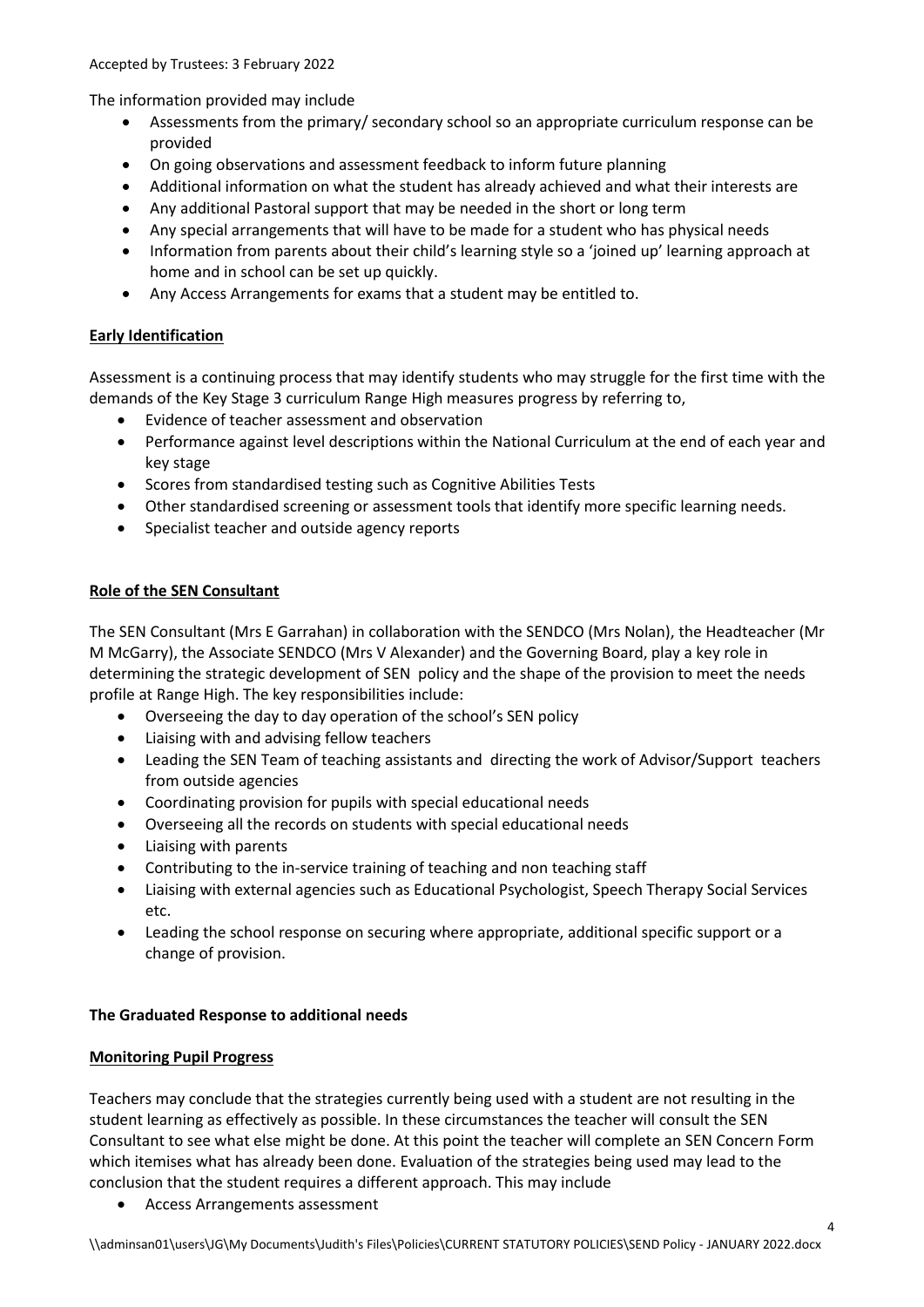Accepted by Trustees: 3 February 2022

- Careful seating plan or
- Differentiated work or
- Extra time to complete work

### **The Next Step**

The student will then be monitored by the classroom teacher so current rates of progress can be evidenced.

The key test for the need of further intervention is whether or not **adequate** progress is being made, this is defined as

- The attainment gap between the student and their peers has closed
- The attainment gap has not widened
- It is similar to peers who have started on a similar baseline but may be less than the majority of their peers
- Matches or betters previous rates of progress
- Can access the National Curriculum most of the time
- Student demonstrates independent self-help strategies
- Student demonstrates an improvement in their behaviour
- Is likely to achieve the appropriate accreditation in their subject
- Student is on course to achieve their full potential

Students in this category are identified in the SEN **Handbook** for teachers as students who need to be monitored for any dips in progress. The SEN consultant will support the assessment of this student, assisting colleagues with advice on teaching strategies or materials. The student's subject or pastoral leaders remain responsible for working with the student and their parents at this level. If the student has had previous contact with external agencies the SEN Consultant may contact the agency, with parental permission, for additional support as appropriate. **Pupil Passports for Learning are not provided for students at this stage.**

#### **Student Passports for Learning (replacing IEP's)**

The need for a Student Passport for Learning is characterised by the involvement of external agencies such as Educational Psychologist, Advisory teachers etc. Any request for additional support will always be done in collaboration with parents normally at a review of the student's progress**.** At this level the external support agencies will normally see the student so they can advise staff on new targets or teaching strategies. In some cases they may provide a specialist programme such as Speech Therapy, Physiotherapy, or a specific academic programme depending on need. At this point a revised Student Passport for Learning **or SEN Memo** will be issued to inform teaching and non teaching staff of any new advice or considerations.

A **Student Passport for Learning** response is only normally needed if despite intervention from the class teacher the student

- Continues to make little or no progress over a long period
- Continues to work at a National Curriculum level **substantially below that expected of a student of a similar age**
- Continues to have severe difficulties with literacy and numeracy acquisition
- Has emotional difficulties which **substantially and regularly interfere with their own learning or the learning of others despite the offer of a behaviour management and pastoral support programmes**
- Has sensory or physical needs and requires **additional specialist equipment or regular advice and visits.** They may also require **direct intervention** by support staff or a specialist service.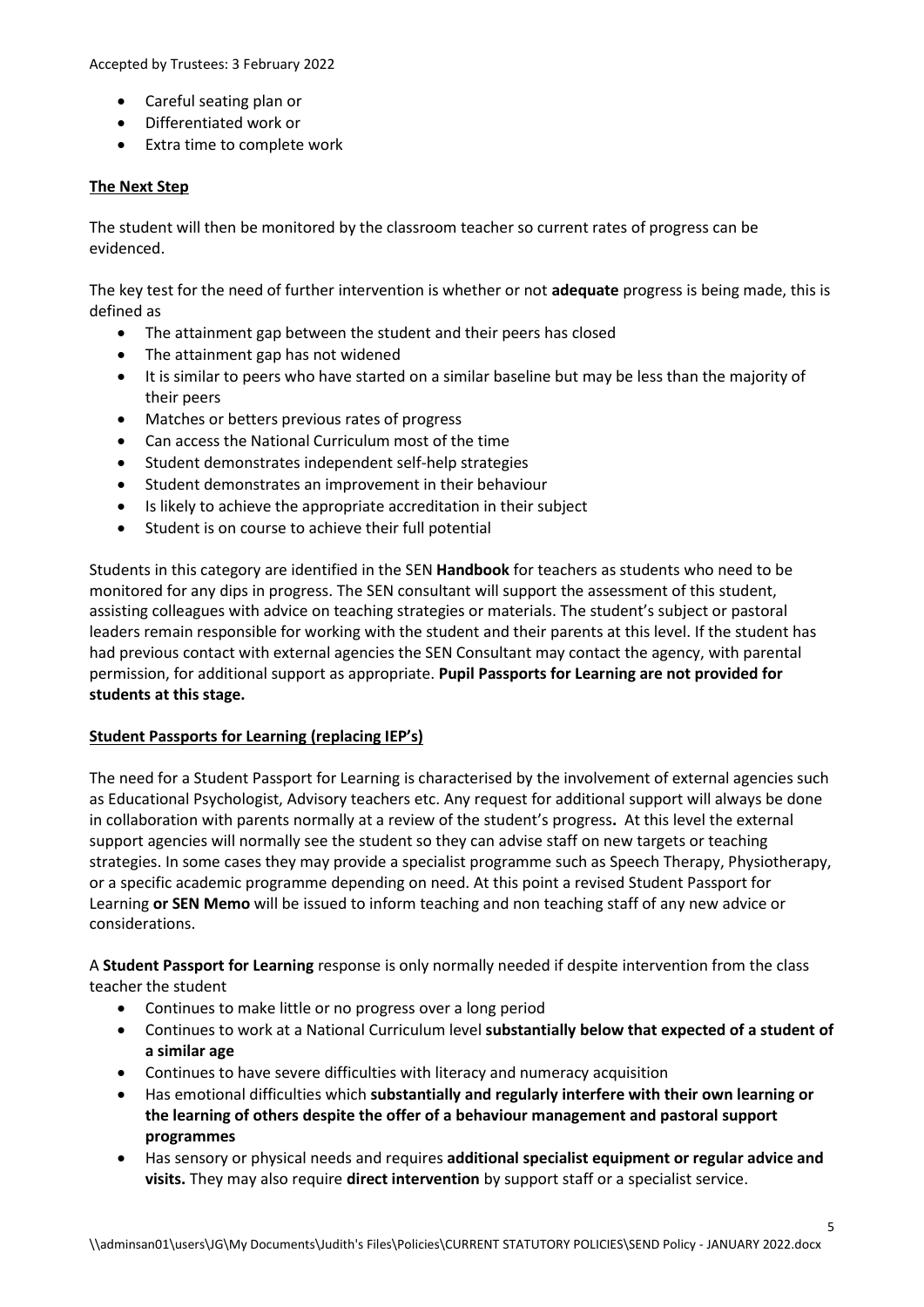Have on going communication or interaction difficulties that **impede the development of social relationships and cause substantial barriers to learning.**

When support agencies advice is sought Range High provides all the appropriate records to ensure agencies can clearly see what has already been done. The external specialist may act in an advisory capacity, provide additional specialist assessment or be involved in teaching the student directly. A new **Student Passport for Learning or SEN Memo** will normally be issued to all teaching and non teaching staff at this point to inform them of any new teaching strategies to be adopted or additional programmes to be delivered etc. Parents will be included in this process as much as possible. Delivery of the new profile will remain the classroom teacher's responsibility with support from the SEN Consultant and the Inclusion Team. Parents are encouraged to contact the SEN Team if they have any concerns about their child's progress.

### **School request for Statutory Assessment**

Under new legislation this stage of intervention is now called a Request for Education, Health and Care Plan (EHC) and replaces a request for a 'Statement of Special Educational Needs' and it emphasises the joint responsibility of Education, Health and Social Care if appropriate to work together For a few students this additional support may not be enough to make adequate progress. Range High School can then, in consultation with parents and external agencies, ask the local authority to consider the initiation of an EHC plan. At this point the school will have to demonstrate why we believe the student's needs are so considerable that a statutory assessment is needed. The threshold for such a request is quite high. Parents can also request a statutory assessment themselves. The school then provides the following evidence:

- Student Passport for Learning records
- Records of reviews
- Students health and medical records
- National Curriculum attainments
- Educational assessments
- Views of parents
- Views of the student if appropriate
- Views of other professionals and social care as appropriate
- Educational Welfare service

The LEA must decide within six weeks whether to carry out such an assessment.

#### **How to seek Statutory Assessment for an EHC Plan**

Statutory assessment requires the Local Authority (LA) working cooperatively with the school, external agencies, and parents to decide if an Education, Health and Care Plan is necessary. Where the evidence provided suggests to the LA that the student's needs have not responded to the purposeful measures taken by the school they may decide that the student additional needs provision cannot reasonably be provided by the school within a mainstream setting without additional resources. The student may then be given a **Education, Health and Care Plan (EHC Plan)**

An EHC Plan has to include:

- Student's name and address
- Details of their needs
- The provision made to meet their needs
- The type of school they will attend to meet those needs
- Relevant non education needs

The EHC Plan provides a formal written framework for the review of all the targets set after consultation with parents. The student will be provided with a new updated **Student Passport for Learning.** Year 7, 9